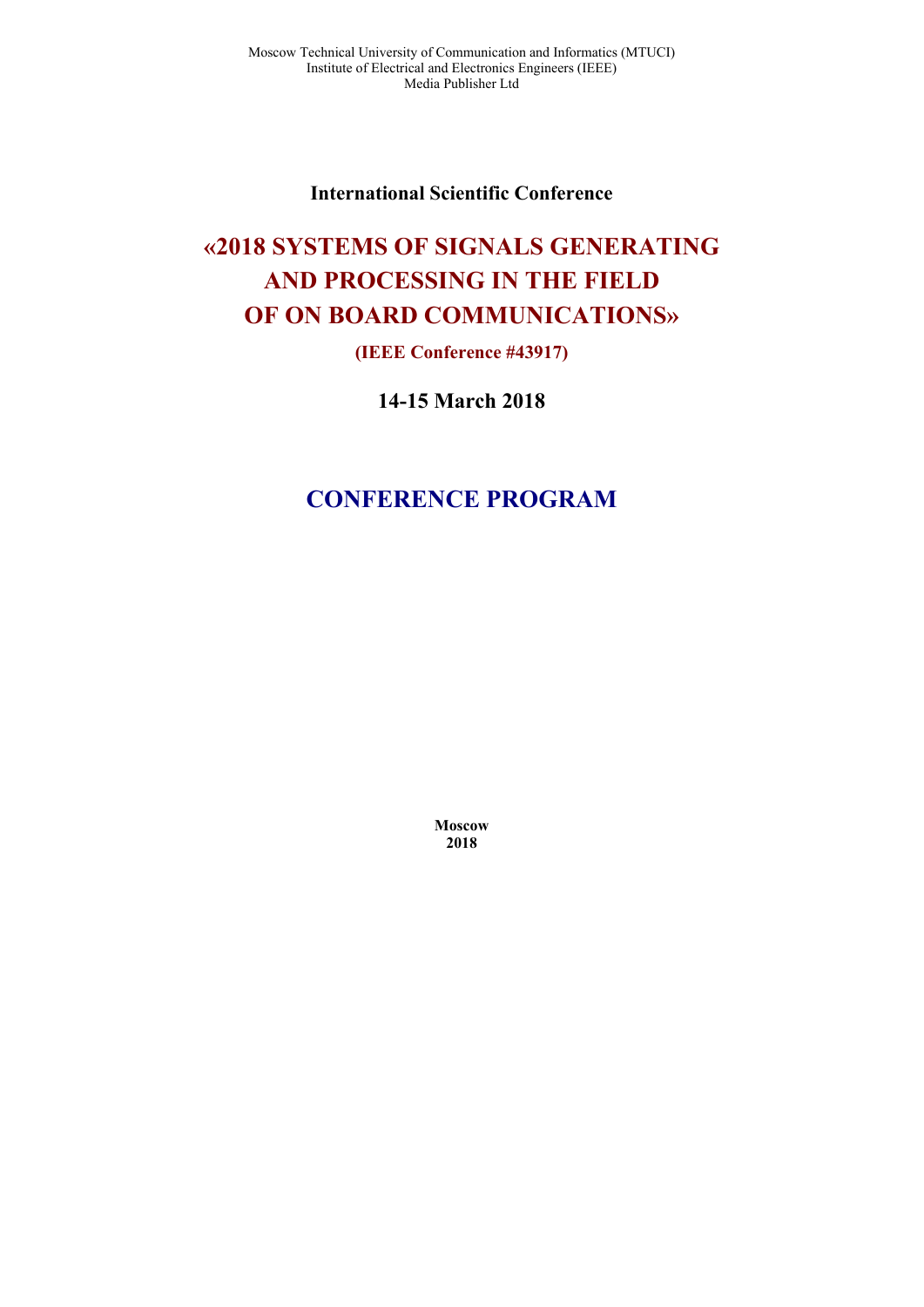## **ОРГАНИЗАТОРЫ КОНФЕРЕНЦИИ**

МОСКОВСКИЙ ТЕХНИЧЕСКИЙ УНИВЕРСИТЕТ СВЯЗИ И ИНФОРМАТИКИ (МТУСИ) ИНСТИТУТ ИНЖЕНЕРОВ ПО ЭЛЕКТРОТЕХНИКЕ И ЭЛЕКТРОНИКЕ (IEEE) ИЗДАТЕЛЬСКИЙ ДОМ «МЕДИА ПАБЛИШЕР»

## **СЕКЦИИ КОНФЕРЕНЦИИ\***

**СЕКЦИЯ 1.** Antennas and Radio Waves Propagation.

**СЕКЦИЯ 2.** Navigation and Mathematical Algorithms of an Object Space Orientation.

**СЕКЦИЯ 3.** Radiofrequency Applications.

**СЕКЦИЯ 4.** Wire and Optical Communication and Control Systems.

\* Распределение по секциям проведено по заявкам докладчиков. Доклады в программе внутри секций перечислены в алфавитном порядке по фамилии первого автора. По согласованию с председателем секции порядок следования докладов может быть изменен.

## **РАСПИСАНИЕ РАБОТЫ КОНФЕРЕНЦИИ**

## **14 марта 2018 г. Конгресс-центр МТУСИ**

| $9-00 - 10-00$  | Регистрация участников                                   |
|-----------------|----------------------------------------------------------|
| $10-00 - 12-30$ | Пленарное заседание                                      |
| $12.30 - 13.30$ | Обел                                                     |
| $13.30 - 15.30$ | Посещение лаборатории-музея истории электросвязи (МТУСИ) |

## **15 марта 2018 г. Конгресс-центр МТУСИ**

| $10-00 - 14-00$ | Работа секций конференции             |
|-----------------|---------------------------------------|
| $14-00 - 15-00$ | Обел                                  |
| $15.00 - 19.00$ | Продолжение работы секций конференции |

## **ИНФОРМАЦИОННЫЕ ПАРТНЕРЫ КОНФЕРЕНЦИИ**

**НАУЧНЫЕ ЖУРНАЛЫ**

**«T-Comm – Телекоммуникации и транспорт»,** *Москва (ВАК, РИНЦ)* 

 **«Наукоемкие технологии в космических исследованиях Земли»,** *Санкт-Петербург (ВАК, РИНЦ)*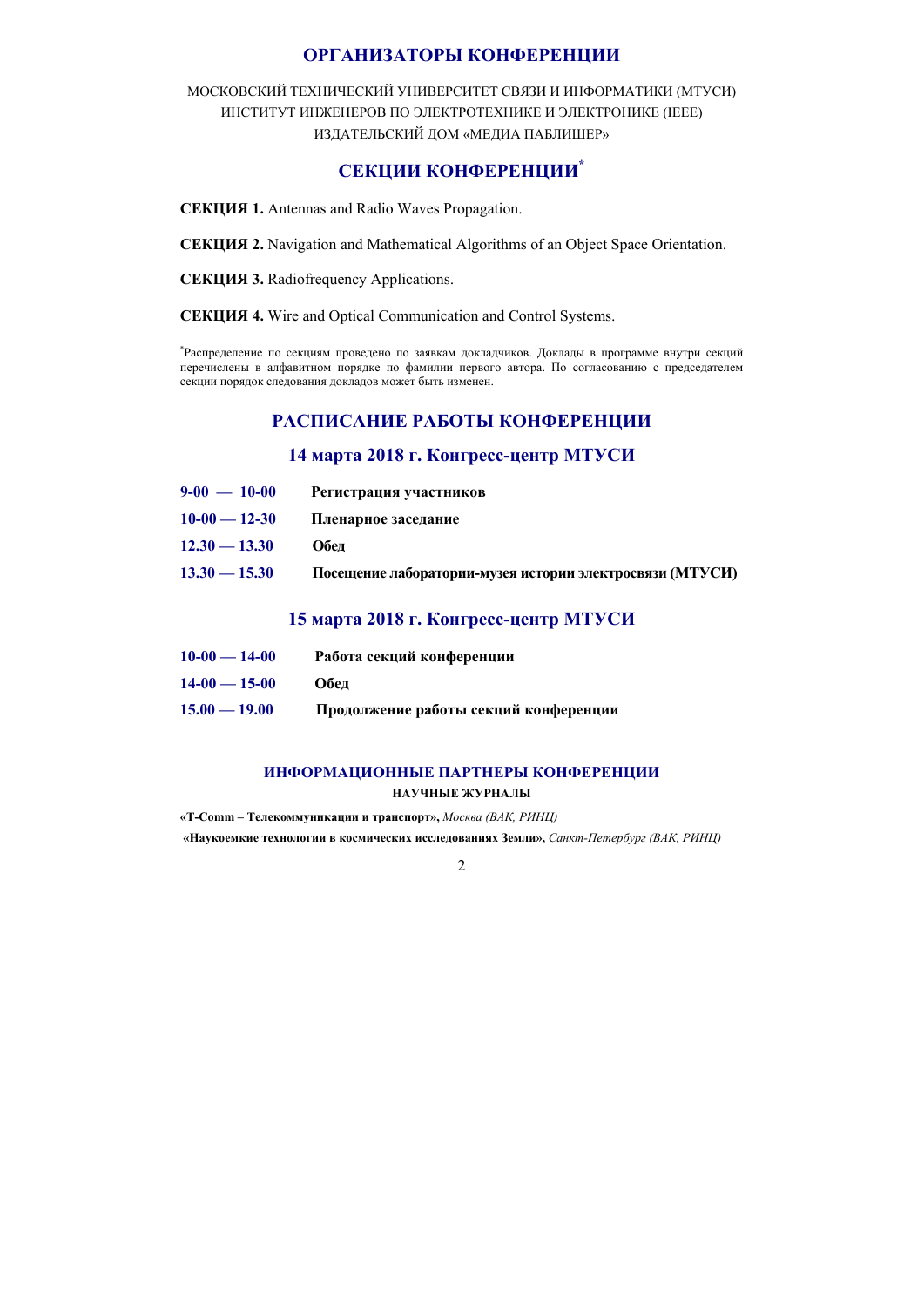#### **ПОВЕСТКА ДНЯ ПЛЕНАРНОГО ЗАСЕДАНИЯ**

**14 марта 2018 г. Конгресс-центр МТУСИ**

#### **10-00 — 10-05**

**Вступительное слово**

*Заместитель руководителя Федерального агентства связи* **ШЕРЕДИН Роман Валериевич**

#### **10-05 — 10-10**

**Вступительное слово**

*Ректор МТУСИ* **ЕРОХИН Сергей Дмитриевич**

#### **10-10 — 10-25**

**Приветственное слово**

*Директор Филиала IEEE Worldwide Limited в Российской Федерации, Ученый секретарь российского отделения IEEE Circuit and System Society* 

**ИВАНЮШКИН Роман Юрьевич**

**10-25 — 10-40** 

**Доклад «Методы и программно-аппаратные средства диагностики ионосферных**

**и трансионосферных радиоканалов для повышения эффективности систем связи» ИВАНОВ Дмитрий Владимирович**, *член-корреспондент РАН*

**ИВАНОВ Владимир Александрович,** *д.ф.-м.н., профессор*

**РЯБОВА Наталья Владимировна,** *д.ф.-м.н., профессор ПГТУ*

#### **10-40 — 10-55**

**Доклад «Элементная база сверхпроводниковых искусственных нейросетей» КЛЁНОВ Николай Викторович,** *ведущий научный сотрудник МТУСИ, к.ф.-м.н., доцент* **ТЕРЕШОНОК Максим Валерьевич,** *МТУСИ*;

**ЩЕГОЛЕВ Андрей Евгеньевич***, МГУ им. М.В. Ломоносова;* 

**СОЛОВЬЕВ Игорь Игоревич,** *НИИ ядерной физики им. Д.В. Скобельцына*

**10-55 — 11-10** 

**Доклад «Сверхширокополосные беспроводные средства связи и сети** 

**на основе хаотических радиоимпульсов»** 

**ДМИТРИЕВ Александр Сергеевич,** *профессор, Институт радиотехники и электроники им. В. А. Котельникова Российской академии наук д.ф.-м.н.*

#### **11-10 — 11-25**

**Доклад «Перспективные технологии радиосвязи в системах 5G» КРЕЙНДЕЛИН Виталий Борисович,** *д.т.н., профессор, заведующий кафедрой МТУСИ*

**11-25 — 11-40** 

**Доклад «Моделирование и имитация радиоканалов»**

**САМОЙЛОВ Александр Георгиевич,** *Зам. директора Института информационных технологий и радиоэлектроники ВлГУ, д.т.н., профессор, профессор кафедры Радиотехники и радиосистем*

**11-40 — 11-55** 

**Доклад «Сравнительный анализ развития телекоммуникационной инфраструктуры Арктического региона (Россия – европейские страны) по материалам проекта «Business index north»» БРЫКСЕНКОВ Андрей Александрович***, заместитель директора представительства в Москве, РГГМУ*

#### **11-55 — 12-10**

**Доклад «Информационная система для продвижения публикаций сотрудников научных** 

**и образовательных организаций»** 

**ДЫМКОВА Светлана Сергеевна,** *начальник сектора информационных ресурсов отдела организации научной работы и публикационной активности МТУСИ*

#### **12-10 — 12-25**

**Доклад «Экспозиции лаборатории-музея истории электросвязи в учебной и профориентационной деятельности МТУСИ» ИВАНЮШКИН Роман Юрьевич,** *к.т.н., доцент МТУСИ*

**РАЗИН Олег Александрович,** *заведующий лабораторией, МТУСИ*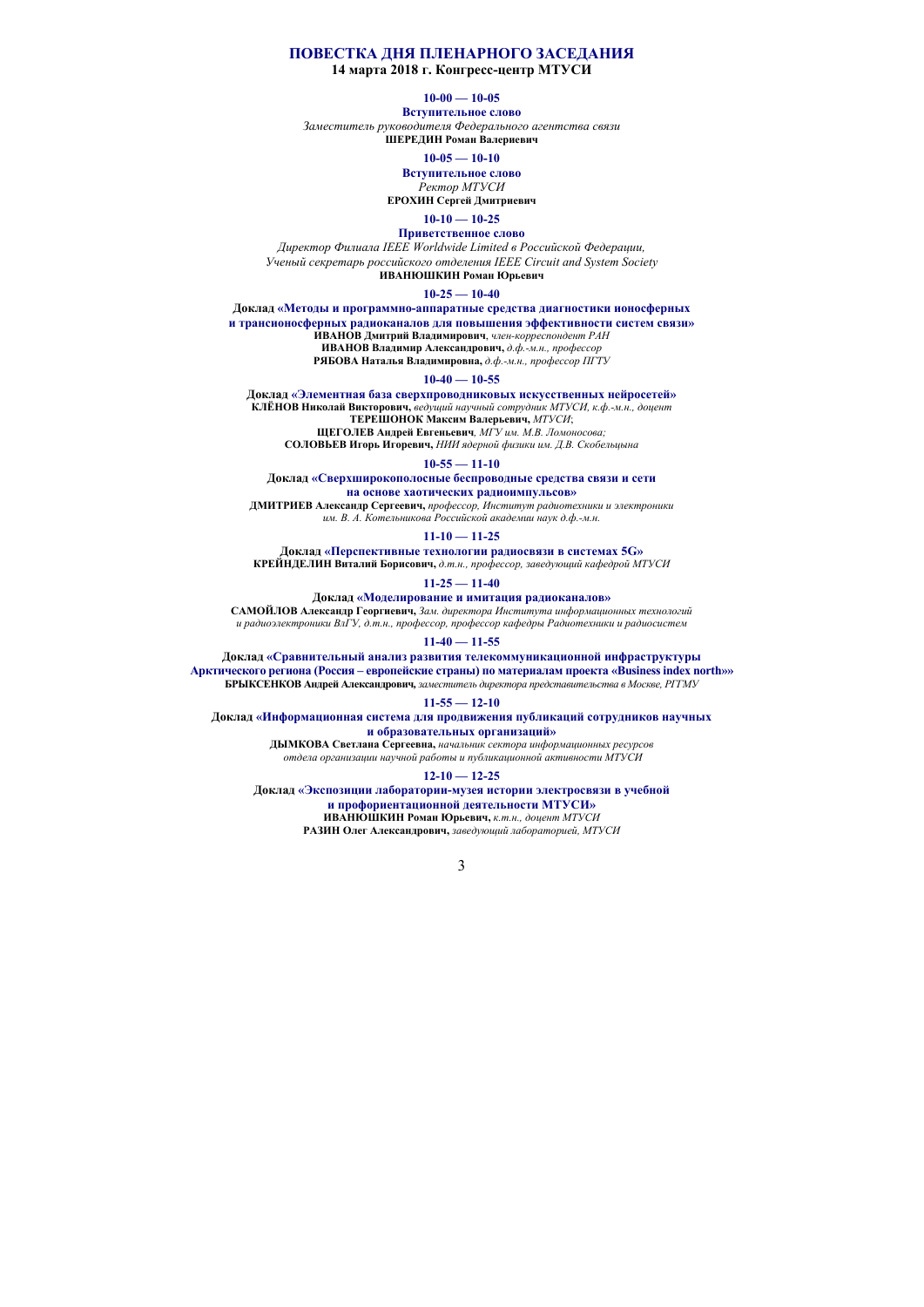## **СОДЕРЖАНИЕ**

| <b>СЕКЦИЯ 2. Navigation and Mathematical Algorithms</b>         |  |
|-----------------------------------------------------------------|--|
|                                                                 |  |
| CEKIUM 4. Wire and Optical Communication and Control Systems 12 |  |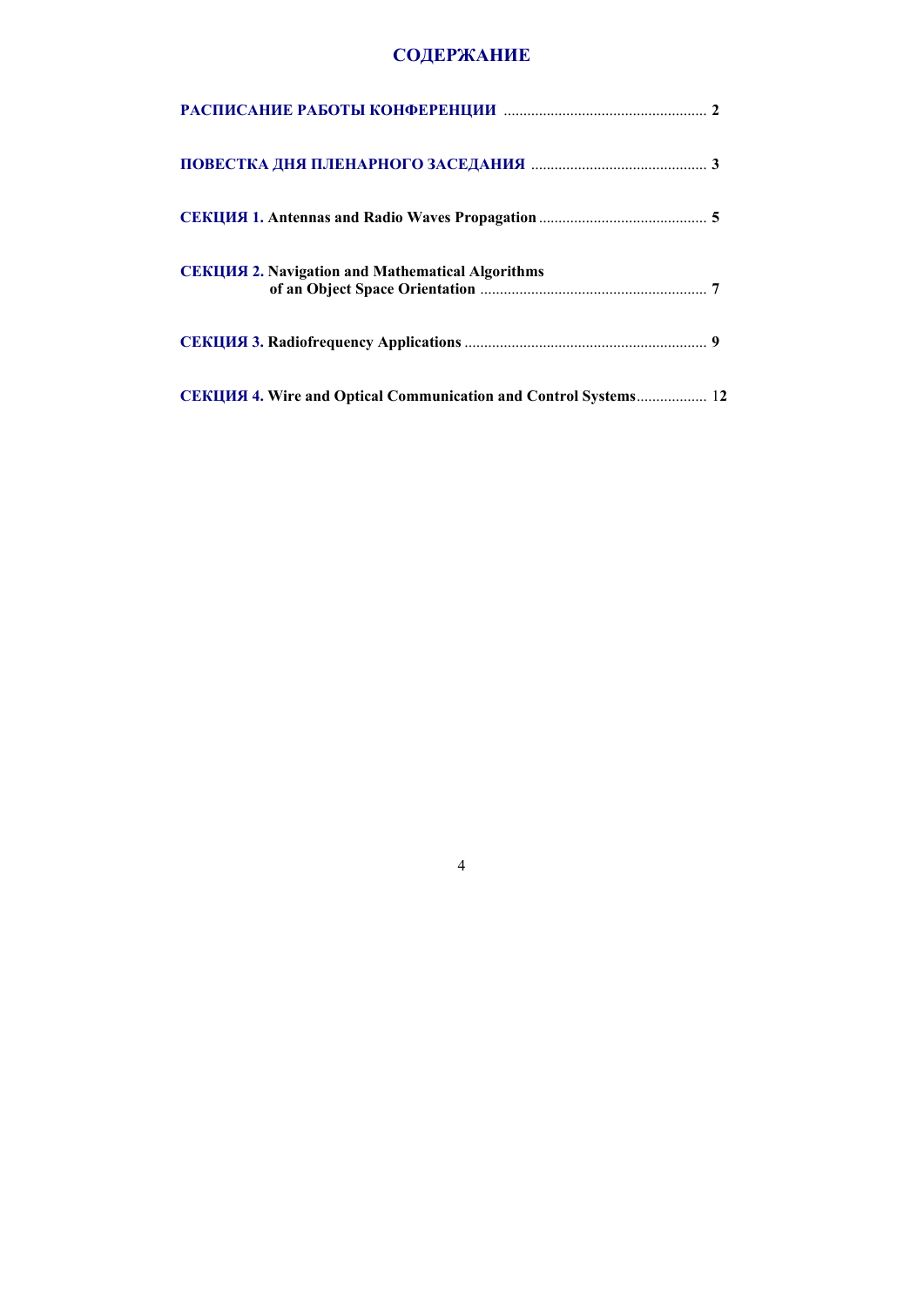## **SECTION 1. (15 March) ANTENNAS AND RADIO WAVES PROPAGATION**

**SECTION CHAIRMEN: Vadim A. Kaloshin,** *Doctor of Sciences (Engineering), IEEE Region 8, Chair of Russian Section Chapter, MTT/ED* 

> **Dmitry V. Ivanov,** *Doctor of Sciences (Physical and Mathematical), Corresponding Member of RAS*

1. **Bestugin A.R., Kryachko A.F., Poddubniy S.S., Kayatkin V.N.,**  *SUAI, Saint Petersburg, Russia*  **RADIATED SIGNALS MODELS** 

## 2. **Chebychev V.V., Yastrebtsova O.I.,**

*Moscow Technical University of Communication and Informatics , Moscow, Russia*  **MODELING OF A SLOT SPIRAL ANTENNA IN A MULTILAYER STRUCTURE** 

3. **Choni Yu.I., Danilov I.Yu., Layth T.K., Abuhadma,**  *Kazan National Research Technical University, Kazan, Tatarstan, Russia*  **ANTENNA PATTERN RETRIEVAL FROM MEASUREMENTS IN NON-IDEAL ANECHOIC CHAMBER** 

4**. Ivanov V.A., Ivanov D.V., Elsukov A.A., Ovchinnikov V.V., Ryabova N.V., Ryabova M.I.,**  *Volga State University of Technology, Yoshkar-Ola, Russia*  **BPSK SIGNAL SHAPING AND PROCESSING FOR DIGITAL SDR IONOSONDE** 

5. **Kravchenko N.P., Kasatkin A.D., Presnyakov S.A., Stromov Yu.V., Mukhin S.V.,** *NRU HSE, Moscow, Russia*  **PROGRAM COMPLEX FOR DESIGNING CM- AND MM-RANGE TWT WITH RESONATOR SLOW-WAVE STRUCTURES** 

6. **Kreyndelin V.B., Smirnov A.E., Ben Rejeb T.B.K.,**  *Moscow Technical University of Communication and Informatics , Moscow, Russia*  **EFFECTIVE PRECODING AND DEMODULATION TECHNIQUES FOR 5G COMMUNICATION SYSTEMS** 

7. **Lаvrushev V.N., Choni Yu.I., Romanov A.G.,** *Kazan National Research Technical University, Kazan, Tatarstan, Russia*  **MEASURING FLAT SURFACE REFLECTIVITY WITH THE HELP OF AN OPEN RESONATOR**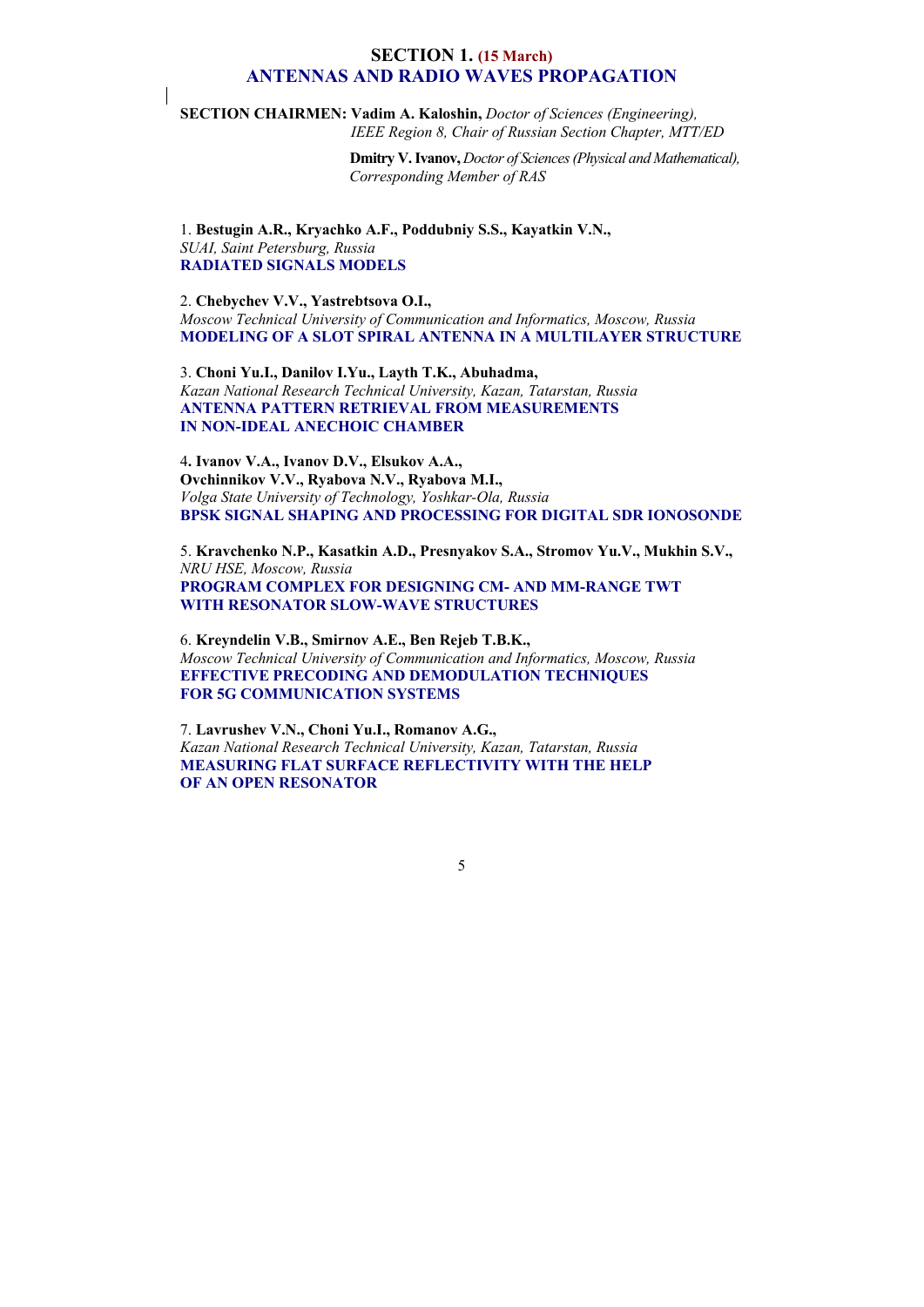8. **Malinova O.E., Sidorova T.V., Nazarov I.V., Yelizarov A.A., Karavashkina V.N.,**  *NRU HSE, Moscow, Russia; Moscow Technical University of Communication and Informatics , Moscow, Russia* **WAVEGUIDE TERMINATION WITH A MAGNETIC WALL ON THE MUSHROOM-SHAPED METAMATERIAL MODELING** 

9. **Nerobeev A.V., Yakimov A.N., Bestugin A.R., Kryachko A.F., Kirshina I.A.,**  *SUAI, Saint Petersburg, Russia*  **RADIATION INVESTIGATION OF THE ANTENNA ARRAY, TAKING INTO ACCOUNT VIBRATION ACTIONS** 

10. **Ryabova N.V., Ivanov D.V., Ivanov V.A., Elsukov A.A.,**  *Volga State University of Technology, Yoshkar-Ola, Russia*  **STUDYING THE ALGORITHMS OF PROCESSING A FMICW SIGNAL FOR VERTICAL INCIDENCE IONOSPHERIC SOUNDING WITH THE USE OF A SINGLE ANTENNA** 

11. **Samoylov A.G., Samoylov S.A., Kurakova T.P.** *Vladimir State University named after Alexander and Nikolay Stoletovs, Vladimir, Russia*  **MODELING OF RADIO CHANNELS OF MILLIMETER WAVES RANGE** 

12. **Yastrebtsova O.I. ,** *Moscow Technical University of Communication and Informatics , Moscow, Russia*  **SCAN BLINDNESS IN ONE-LAYER MICROSTRIP ANTENNA ARRAYS** 

13. **Zaydullin A.A., Dautov O.Sh.,**  *KNRTU-KAI, Kazan, Russia*  **EXCITATION OF THE ISOTROPIC TWO LAYER MEDIA WITH LINEAR DEPENDENCE OF IMPEDANCE AND OF THE ISOTROPIC ONE LAYER MEDIA ALONG PROPAGATION DIRECTION BY RADIO IMPULSE**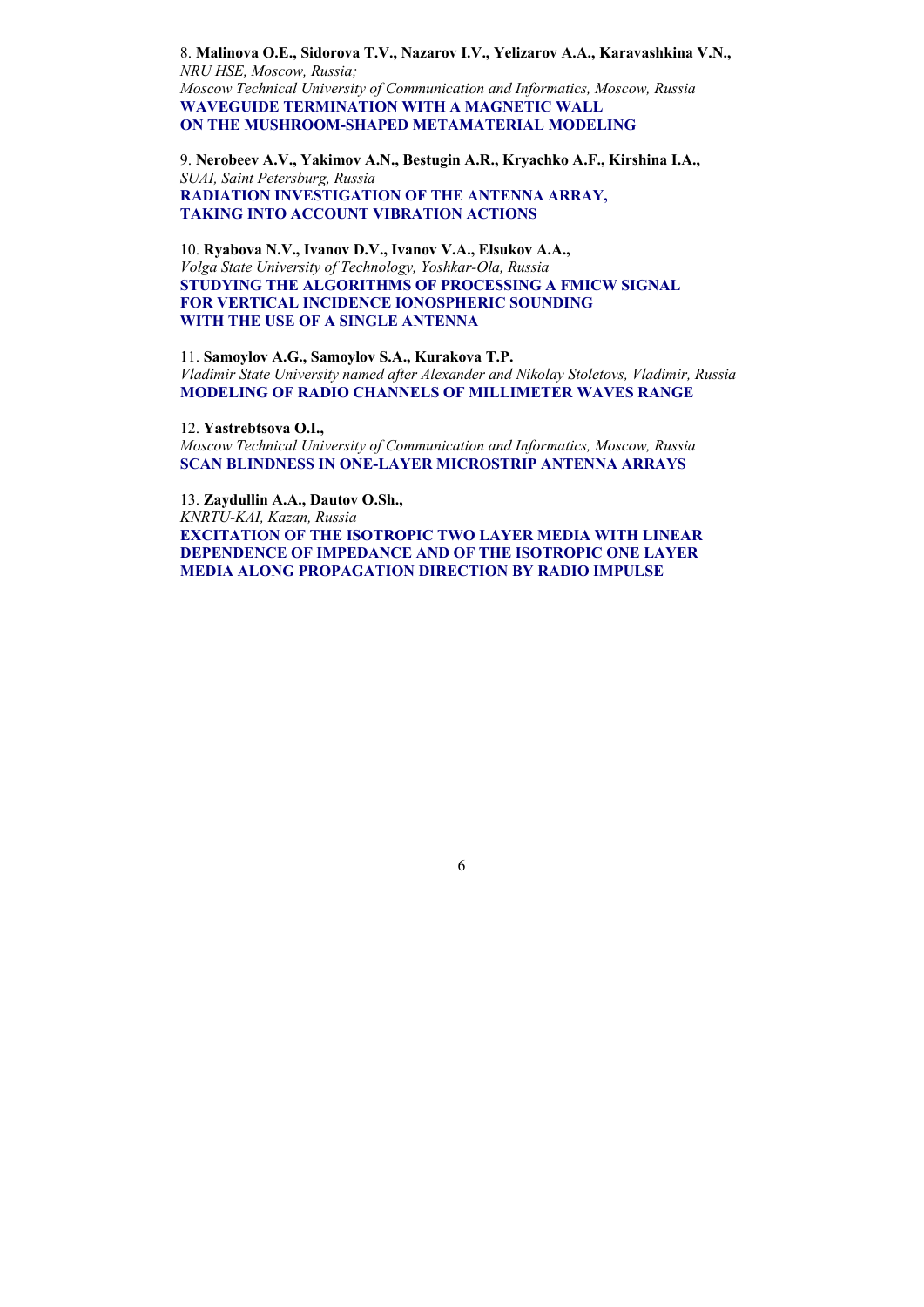## **SECTION 2. (15 March) NAVIGATION AND MATHEMATICAL ALGORITHMS OF AN OBJECT SPACE ORIENTATION**

**SECTION CHAIRMEN: Liliya I. Voronova,** *Doctor of Sciences (Physical and Mathematical), Moscow Technical University of Communication and Informatics* 

> **Vladimir A. Dokuchaev,** *Doctor of Sciences (Engineering), Moscow Technical University of Communication and Informatics*

1. **Balobanov V.G., Balobanov A.V., Vlasyuk I.V., Potashnikov A.M.,**  *PSUTI, Samara, Russia Moscow Technical University of Communication and Informatics , Moscow, Russia*  **LOW LATENCY ONM VIDEO COMPRESSION METHOD FOR UAV CONTROL AND COMMUNICATION** 

2. **Biryukova O.V., Koretskaya I.V., Lapitskaya I.A., Lapitskiy K.M.,**  *NRU «MPEI», Moscow, Russia* **ORGANIZATION OF WORK PROCESS WITH EXTERNAL STORAGE DURING EXECUTION OF MEASUREMENTS OF TIME-VARYING PHYSICAL QUANTITIES** 

3. **Dokuchaev V.A., Gorban E.V., Maklachkova V.V.,**  *Moscow Technical University of Communication and Informatics , Moscow, Russia*  **ARCHITECTURA OF THE REGIONAL TRANSPORT NAVIGATION AND INFORMATION SYSTEMS** 

4. **Ilyichenkova Z.V., Ivanova S.M., Volkov A.I., Ermakova A.Yu.,**  *MSTU "STANKIN", Moscow, Russia; Moscow Technological University (MIREA), Moscow, Russia; Moscow Technical University of Communication and Informatics , Moscow, Russia* **THE USAGE OF NEURAL NETWORKS FOR MATHEMATICAL MODEL OF AUTONOMOUS OBJECTS**

5. **Goncharenko A.A., Voronova L.I., Voronov V.I., Ezhov A.A.,**  *Moscow Technical University of Communication and Informatics , Moscow, Russia*  **AUTOMATED SUPPORT SYSTEM DESIGNING FOR PEOPLE WITH LIMITED COMMUNICATION** 

6. **Kanaev A.K., Lukichev M.M., Login E.V.** *Moscow Technical University of Communication and Informatics , Moscow, Russia*  **INCREASING THE EFFICIENCY OF THE FUNCTIONING OF TRANSPORT COMMUNICATION NETWORKS BY USING A MODIFIED METHOD FOR DETERMINING A SET OF INDEPENDENT ROUTES**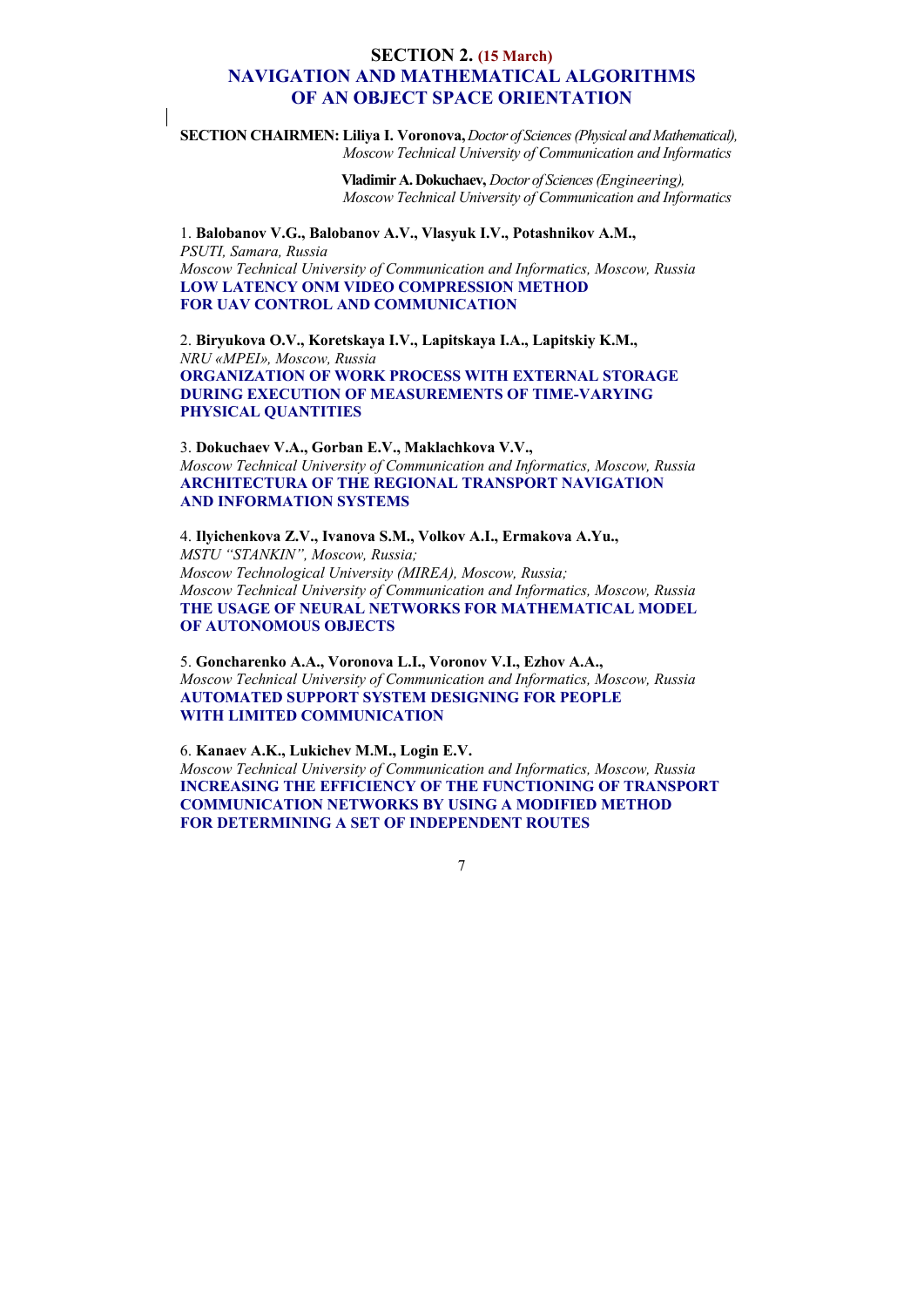7. **Potashnikov A.M., Vlasyuk I.V., Balobanov A.V., Romanov S.G.,**  *Moscow Technical University of Communication and Informatics , Moscow, Russia*  **IRREGULAR SPATIAL COLOR SAMPLING IN VIDEO SINGLE MATRIX SENSORS** 

8. **Rogozinsky G.G.,** 

*St.Petersburg State University of Telecommunications, St.Petersburg, Russia*  **PRINCIPLES OF CYBER-PHYSICAL MODELS MAPPING ONTO SONIFICATION SOUND SPACES** 

9. **Stepanov S.N., Romanov A.I., Stepanov M.S., Vasilyev A.P.,**  *Moscow Technical University of Communication and Informatics , Moscow, Russia*  **ANALYTICAL MODELING OF CALL ADMISSION CONTROL FOR REAL-TIME AND ELASTIC SERVICES IN INTER SATELLITE LINK** 

10. **Trunov A.S., Voronova L.I., Voronov V.I., Sukhachev D.I., Strelnikov V.G.,**  *Moscow Technical University of Communication and Informatics , Moscow, Russia* **LEGACY APPLICATIONS MODEL INTEGRATION TO SUPPORT SCIENTIFIC EXPERIMENT**

11. **Voronov V.I., Genchel. K.V., Artemov M.D., Bezumnov D.N.,**  *Moscow Technical University of Communication and Informatics , Moscow, Russia*  **"SURDOTELEPHONE" PROJECT WITH CONVOLUTIONAL NEURAL NETWORK** 

12. **Voronova L.I., Tolmachev R.V., Usachev V.A.,**  *Moscow Technical University of Communication and Informatics , Moscow, Russia*  **RESOURCE DEVELOPMENT TO PREVENT RIOTS AT MASS EVENTS**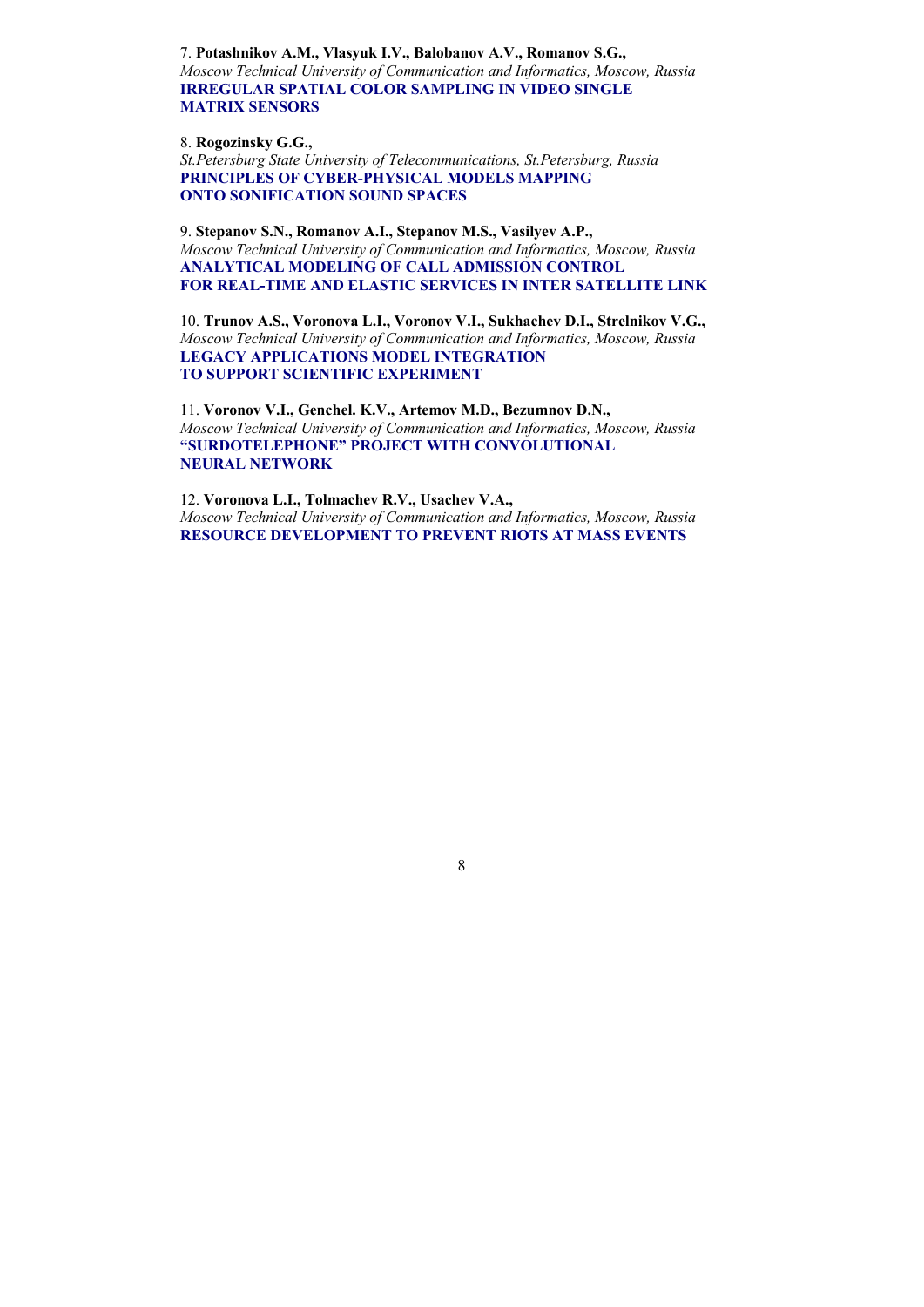## **SECTION 3. (15 March) RADIOFREQUENCY APPLICATIONS**

**SECTION CHAIRMEN: Andrey A. Yelizarov,** *Doctor of Sciences (Engineering),* 

 *National Research University "Higher School of Economics"; Moscow Technical University of Communication and Informatics* 

 **Roman Y. Ivanyushkin,** *PhD, Associate Professor of MTUCI,*  *Branch Director of the IEEE Worldwide Limited in the RF, Scientific Secretary of Russian (Moscow) IEEE CAS04 Chapter* 

1. **Al-odhari A., Fokin G.A., Kireev A.V.,**  *University of modern sciences, Sana'a, Yemen; SPBGUT, Saint-Petersburg, Russia*  **POSITIONING OF THE RADIO SOURCE BASED ON TIME DIFFERENCE OF ARRIVAL METHOD USING UNMANNED AERIAL VEHICLES** 

2. **Aristarkhov G.M., Arinin O.V., Kirillov I.N.,**  *Moscow Technical University of Communication and Informatics , Moscow, Russia* **COMPACT HIGHLY-SELECTIVE MICROSTRIP FILTERS BASED ON COUNTER-COMB STRUCTURES** 

3. **Balashkov M.V., Bogachev V.M.,**  *MPEI, Moscow, Russia*  **EXPONENTIAL APPROXIMATION BY THE ξ-TRANSFORM METHOD: THEORY AND APPLICATIONS** 

4. **Chirov D.S.,** 

*Moscow Technical University of Communication and Informatics , Moscow, Russia* **METHOD OF BACK-OBLIQUE SOUNDING OF THE IONOSPHERE IN HF-RANGE FOR OPERATIONAL COMPENSATION OF MEASUREMENT ERRORS OF EARLY-WARNING RADARS** 

5. **Fokin G.A., Kireev A.V., Al-odhari A.,** *SPBGUT, Saint-Petersburg, Russia; University of modern sciences, Sana'a, Yemen*  **TDOA POSITIONING ACCURACY PERFORMANCE EVALUATION FOR ARC SENSOR CONFIGURATION** 

6. **Kalashnikov E.A., Kondybayeva A.B., Ositis A.P.,** *National University of Science and Technology "MISiS", Moscow, Russia*  **INNER PARAMETERS' OPTIMIZATION IN THE ARTIFICIAL NEURAL NETWORK FOR THE TRAFFIC DATA CLASSIFICATION IN RADIOFREQUENCY APPLICATIONS**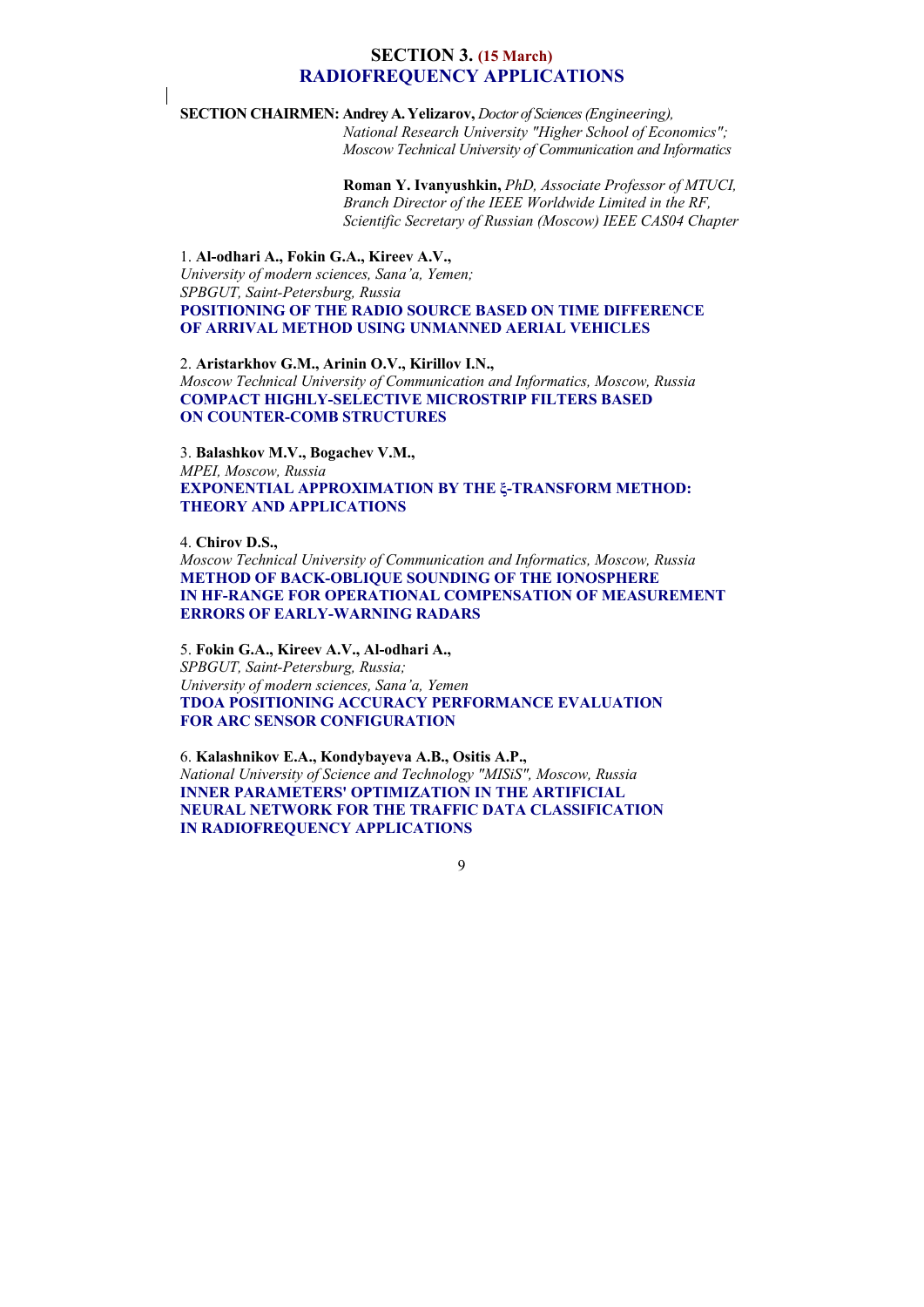7. **Khabibullin R.A., Morozov O.G., Sakhabutdinov A.J., Nureev I.I., Kuznetsov A.A.,** *IUHFSE RAS, Moscow, Russia; KNRTU-KAI, Kazan, Russia*  **TWO-FREQUENCY RADIATION FORMING ON CHIRPED FBG FOR TUNING TERAHERTZ CARRIERS GENERATION** 

8. **Kireev A.V., Fokin G.A., Al-odhari A.,** 

*SPBGUT, Saint-Petersburg, Russia; University of modern sciences, Sana'a, Yemen*  **TOA MEASUREMENT PROCESSING FOR POSITIONING ANALYSIS IN NLOS CONDITIONS** 

9. **Kondybayeva A.B., Ositis A.P., Kalashnikov E.A.,**  *National University of Science and Technology "MISiS", Moscow, Russia*  **OPTIMAL TRAFFIC ROUTING IN RADIOFREQUENCY APPLICATIONS USING MACHINE LEARNING** 

10. **Kuznetsov A.A., Nureev I.I., Sakhabutdinov A.J., Misbakhov R.Sh., Feofilaktov S.V.,** *KNRTU-KAI, Kazan, Russia; KSPEU, Kazan, Russia; JSC "IRZ", "IRZ TEK", Ltd, Izhevsk, Russia*  **FBG BASED BRUSH LENGTH SENSORS FOR ONBOARD MEASUREMENT SYSTEMS** 

11. **Leonov A.V.** (*IEEE member № 92801975*), **Litvinov G.A. ,** *Omsk State Technical University, Omsk, Russia*  **APPLYING AODV AND OLSR ROUTING PROTOCOLS TO AIR-TO-AIR SCENARIO IN FLYING AD HOC NETWORKS FORMED BY MINI-UAVS** 

12. **Lerner I.M., Il'in G.I., Fayzullin R.R., Il'in V.I.,**  *Institute of Radioelectronics and Telecommunications Kazan National Research Technical University n.a. A.N.Tupolev – KAI, Kazan, Russia; Каzan State University, Kazan, Russia*  **PRACTICAL ASPECTS OF INCREASING THE SPECTRAL EFFICIENCY OF PSK-N-SIGNALS DUE TO INTERSYMBOL SYMBOL INTERFERENCE** 

13. **Lobov E.M., Lobova E.O., Elsukov B.A.,**  *Moscow Technical University of Communication and Informatics , Moscow, Russia*  **WIDEBAND SIGNALS DISPERSION DISTORTION COMPENSATOR BASED ON DIGITAL FILTER BANKS** 

14. **Ositis A.P., Kalashnikov E.A., Kondybayeva A.B.** *National University of Science and Technology "MISiS", Moscow, Russia*  **OPTIMIZED DATA PROTECTION AND NETWORK ATTACKS' ANALYSIS THROUGHOUT SECURITY CLASSES IDENTIFICATION WITH MACHINE LEARNING METHODS IN RADIOFREQUENCY APPLICATIONS**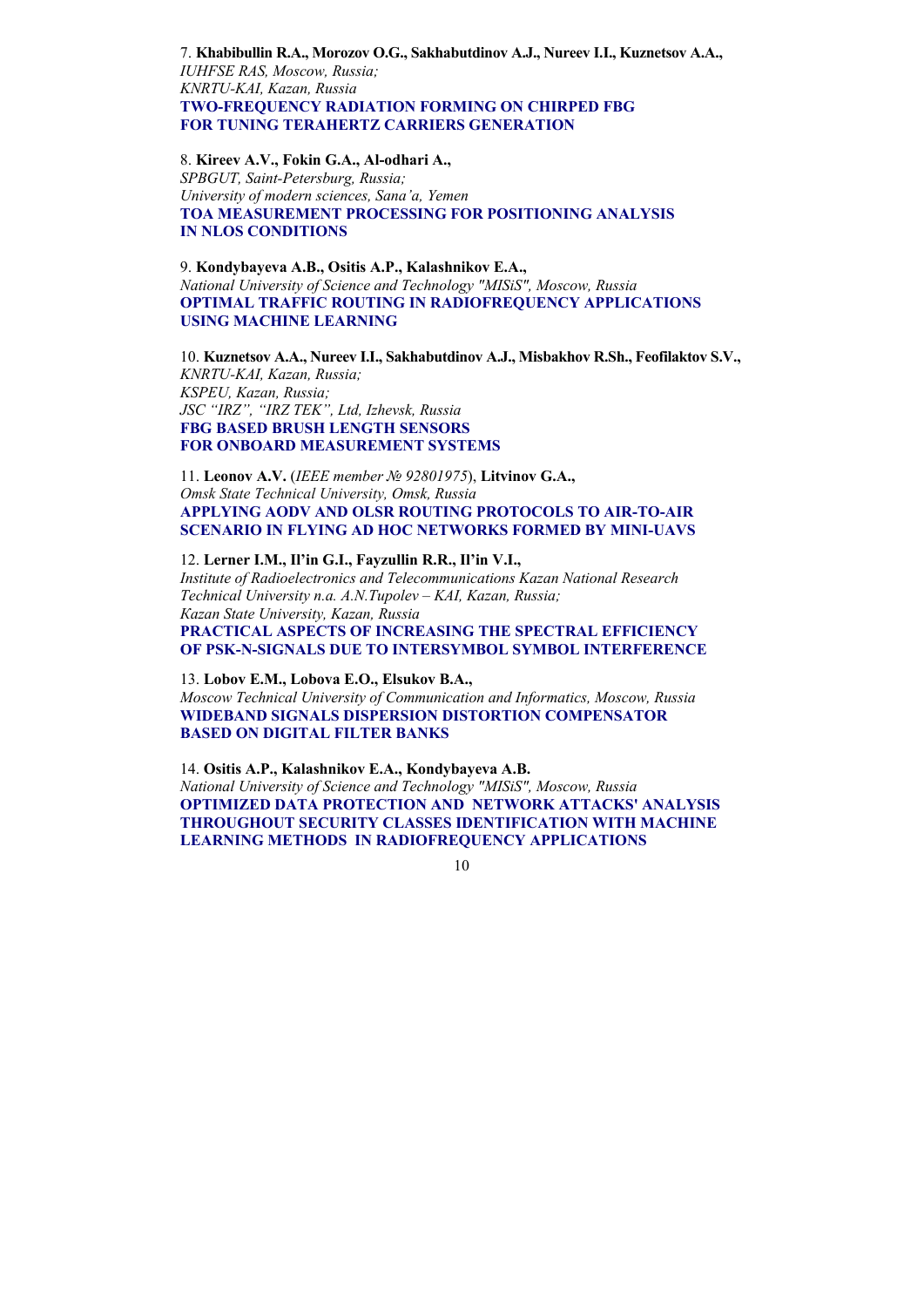15. **Ryabov I.V., Tolmachev S.V., Strelnikov I.V.,** *Volga State University of Technology, the Republic of Mari El, Yoshkar-Ola, Russia*  **DIRECT DIGITAL SYNTHESIZER FOR RADIO COMMUNICATION SYSTEMS WITH A SPREAD SPECTRUM** 

16. **Ryabov I.V., Tolmachev S.V., Strelnikov I.V.,**  *Volga State University of Technology, the Republic of Mari El, Yoshkar-Ola, Russia*  **DIRECT DIGITAL SYNTHESIZER FOR RADIO COMMUNICATION SYSTEMS WITH PROGRAMMABLE TUNING OF THE WORKING FREQUENCY** 

17. **Sakhabutdinov A.J., Morozov O.G., Ivanov A.A., Misbakhov R.Sh., Feofilaktov S.V.,** *KNRTU-KAI, Kazan, Russia; KSPEU, Kazan, Russia; JSC "IRZ", "IRZ TEK", Ltd, Izhevsk, Russia*  **MULTIPLE FREQUENCIES ANALYSIS IN FBG BASED INSTANTANEOUS FREQUENCY MEASUREMENTS** 

18. **Sannikov V.G.,**  *Moscow Technical University of Communication and Informatics , Moscow, Russia*  **AN ACOUSTIC TOMOGRAPHY METHOD FOR EXTRACTING SPEECH PATTERNS FROM NOISY SPEECH** 

19. **Stroganova E.P., Varlamov O.V. ,** *Moscow Technical University of Communication and Informatics , Moscow, Russia*  **MEASUREMENT ACCURACY ANALYSIS FOR ON-BOARD MEASURING DEVICES** 

20**. Tikhomirov A.V., Omelyanchuk E.V., Semenova A.Yu.,**  *National Research University of Electronic Technology (MIET), Moscow, Russia*  **RECOMMENDED 5G FREQUENCY BANDS EVALUATION** 

21**. Varlamov O.V., Stroganova E.P.**  *Moscow Technical University of Communication and Informatics , Moscow, Russia* **FREQUENCY EXTENSION CIRCUIT FOR EER TRANSMITTERS OPERATING WITH ELECTRICALLY SHORT ANTENNAS** 

22. **Vintenkova Y.S., Kozlov S.V., Spirina E.A.,**  *KNRTU-KAI, Kazan, Russia*  **BRAN COLLECTIVE DYNAMIC ROUTING OPTIMAL ROUTES EVALUATION ALGORITHM**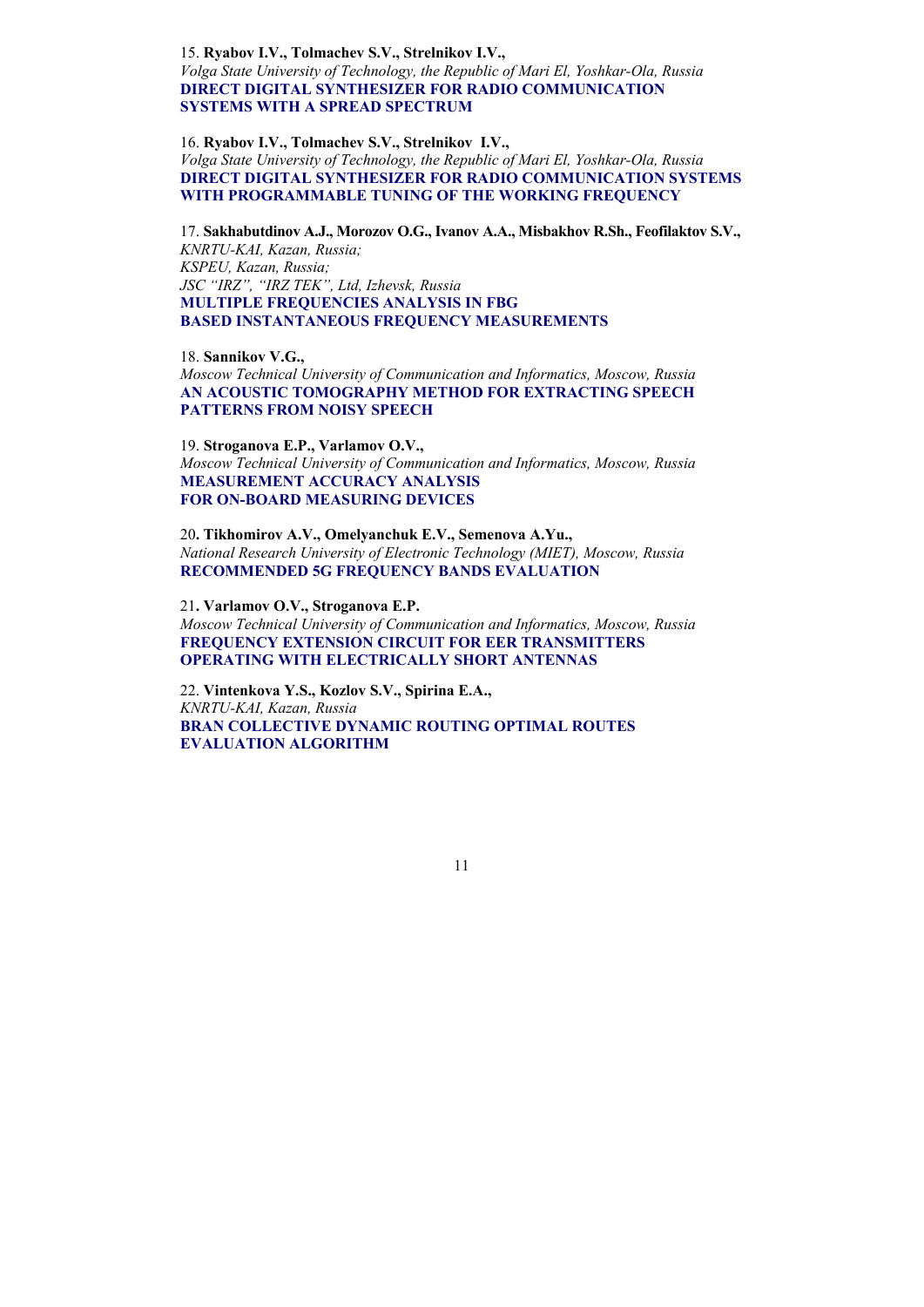## **SECTION 4. (15 March) WIRE AND OPTICAL COMMUNICATION AND CONTROL SYSTEMS**

**SECTION CHAIRMEN: Vladimir A. Burdin,** *Doctor of Sciences (Engineering), Povolzhsiy State University of Telecomunications and Informatics* 

> **Vladimir A. Efimushkin,** *PhD, Central Research Institute of Communications*

1. **Adzhemov Ar.S., Kudryashova A.Yu.,** 

*Moscow Technical University of Communication and Informatics , Moscow, Russia* **PECULIARITIES OF THE ESTIMATION OF THE QUALITY OF SIGNAL CONVERSION FOR SUCCESSIVE TRANSFORMATIONS IN VARIOUS METRIC SPACES** 

2. **Andreev V.A., Burdin V.A., Bourdine A.V., Dashkov M.V.,**  *PSUTI, Samara, Russia*  **SIMULATION OF TWO-MODE FIBER OPTIC LINK WITH CHROMATIC DISPERSION COMPENSATION AT LINE AMPLIFIERS** 

### 3. **Antonnikov D.O., Melnik S.V., Smirnov N.I.,**

*Moscow Technical University of Communication and Informatics , Moscow, Russia*; *Federal State Educational Institution "Moscow Suvorov Military School of the Ministry of Defense of the Russian Federation", Moscow, Russia; Central Research Institute of Communications, Moscow, Russia*  **WAYS OF OPERATIONAL MEASUREMENT PARAMETERS OF POLLUTION OF THE ENVIRONMENT AND DATA TRANSMISSION BY ONBOARD COMMUNICATION SYSTEM** 

4. **Bogachkov I.V.** (*Senior Member IEEE #41314129*), **Trukhina A.I.,**  *Omsk State Technical University, Omsk, Russia*  **RESEARCHES OF INITIAL VALUE OF THE BRILLOUIN FREQUENCY SHIFT IN OPTICAL FIBERS OF DIFFERENT TYPES** 

5. **Bourdine A.V., Burdin V.A.,**

*Povolzhskiy State University of Telecommunications and Informatics (PSUTI), Samara, Russia* 

**RESEARCH ON THE INFLUENCE OF FMF REFRACTIVE INDEX PROFILE DEVIATION FROM THE OPTIMIZED FORM ON DMD DEGRADATION**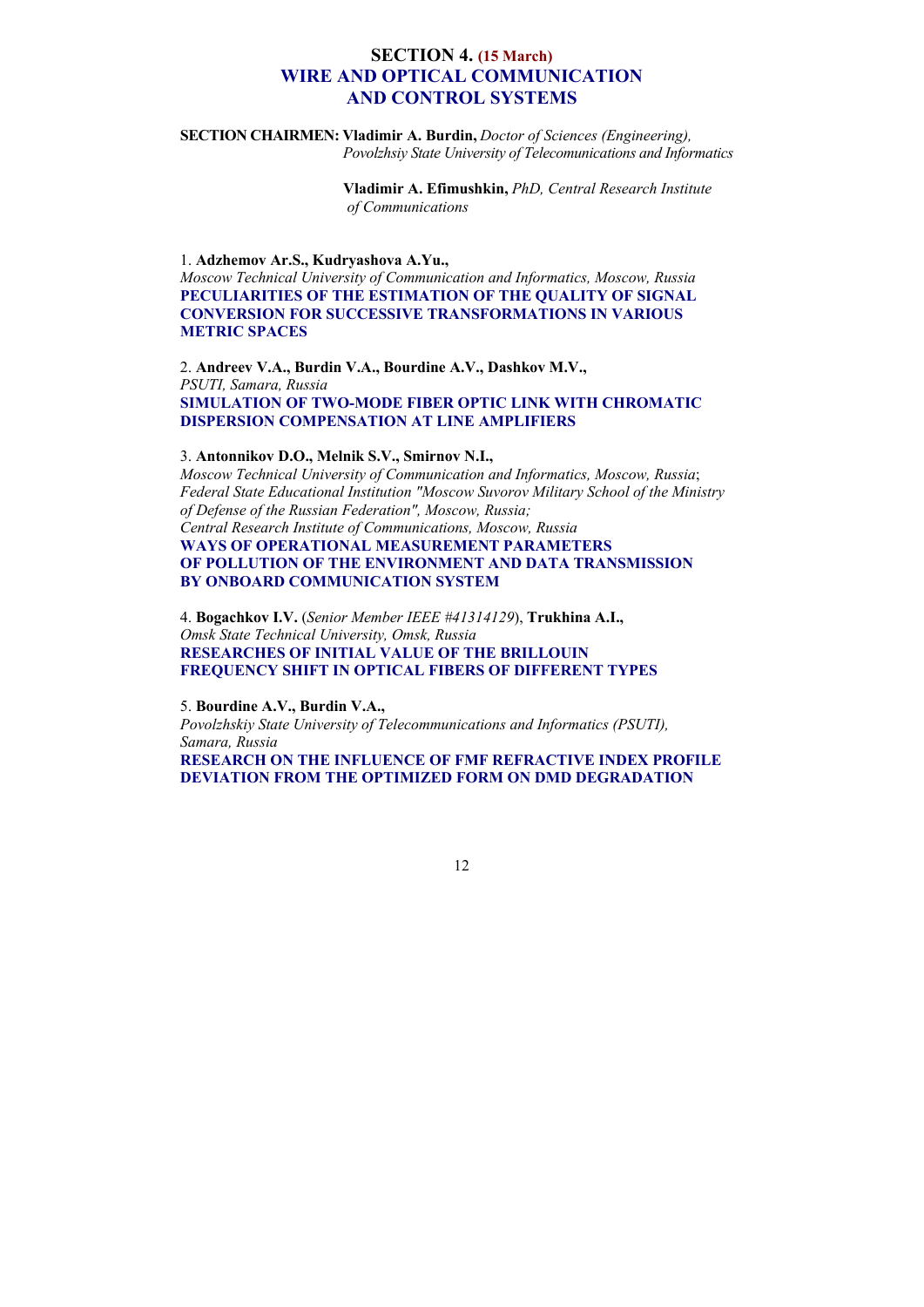6. **Burenin A.N., Legkov K.E., Orkin V.V.,** *OJSC «Research Institute «Rubin», St. Petersburg, Russia; Military Space academy, St. Petersburg, Russia*  **METHOD FOR FORMING OF THE PLAN FOR THE DISTRIBUTION OF APPLICATIONS FOR INFORMATION PROVISION IN THE INFORMATION SYSTEM** 

7. **Efimushkin V.A.,** *FSUE ZNIIS, Moscow, Russia*  **GRAPH-MATRIX MODEL FOR BROADBAND CHANNEL PARTITION IN A COMPLEX IOT SOLUTION** 

8. **Elagin V.S., Goldshtein B.S., Zarubin A.A., Onufrienko A.V., Savelieva A.A.,**  *Federal State Educational Budget-Financed Institution of Higher Education; The Bonch-Bruevich Saint-Petersburg State University of Telecommunications, St. Petersburg, Russia* 

**THE EFFICIENCY OF THE DPI SYSTEM FOR IDENTIFYING TRAFFIC AND PROVIDING THE QUALITY OF OTT SERVICES** 

9. **Gadasin D.V., Ermalocivh A.V., Shvedov A.V.,**  *Moscow Technical University of Communication and Informatics , Moscow, Russia* **THE CONCEPT "FOG COMPUTING" - THE EVOLUTIONARY STAGE OF DEVELOPMENT OF INFOCOMMUNICATION TECHNOLOGIES** 

10. **Gogol A.A., Tumanova E.I.,**  *SUT, Saint-Petersburg, Russia*  **QUALITY ASSESSMENT OF VIDEO INFORMATION IN INFOCOMMUNICATION SYSTEMS** 

11. **Goldshtein A.B., Elagin V.S., Zarubin A.A., Kyzyurov O.E., Savelieva A.A.,**  *Federal State Educational Budget-Financed Institution of Higher Education The Bonch-Bruevich Saint-Petersburg State University of Telecommunications, Saint-Petersburg, Russia*  **DIGITAL QUALITY OF SOFTWARE APPLICATIONS OF INFOCOMMUNI-CATION NETWORKS. APPROACHES FORMATION TO DEVELOPING MODELS AND METHODS OF EVALUATION** 

12. **Gorlov N.I., Bogachkov I.V.** (*Senior Member IEEE #41314129*), **Inivatov D.P. ,**  *Omsk State Technical University, Omsk, Russia; Siberian State University of Telecommunications and Computer Science, Novosibirsk, Russia*  **AN ANALYSIS OF THE MANDELSTAM – BRILLOUIN SCATTER SPECTRUM FOR DISTRIBUTED IRREGULARITIES DETECTION IN OPTIC FIBERS**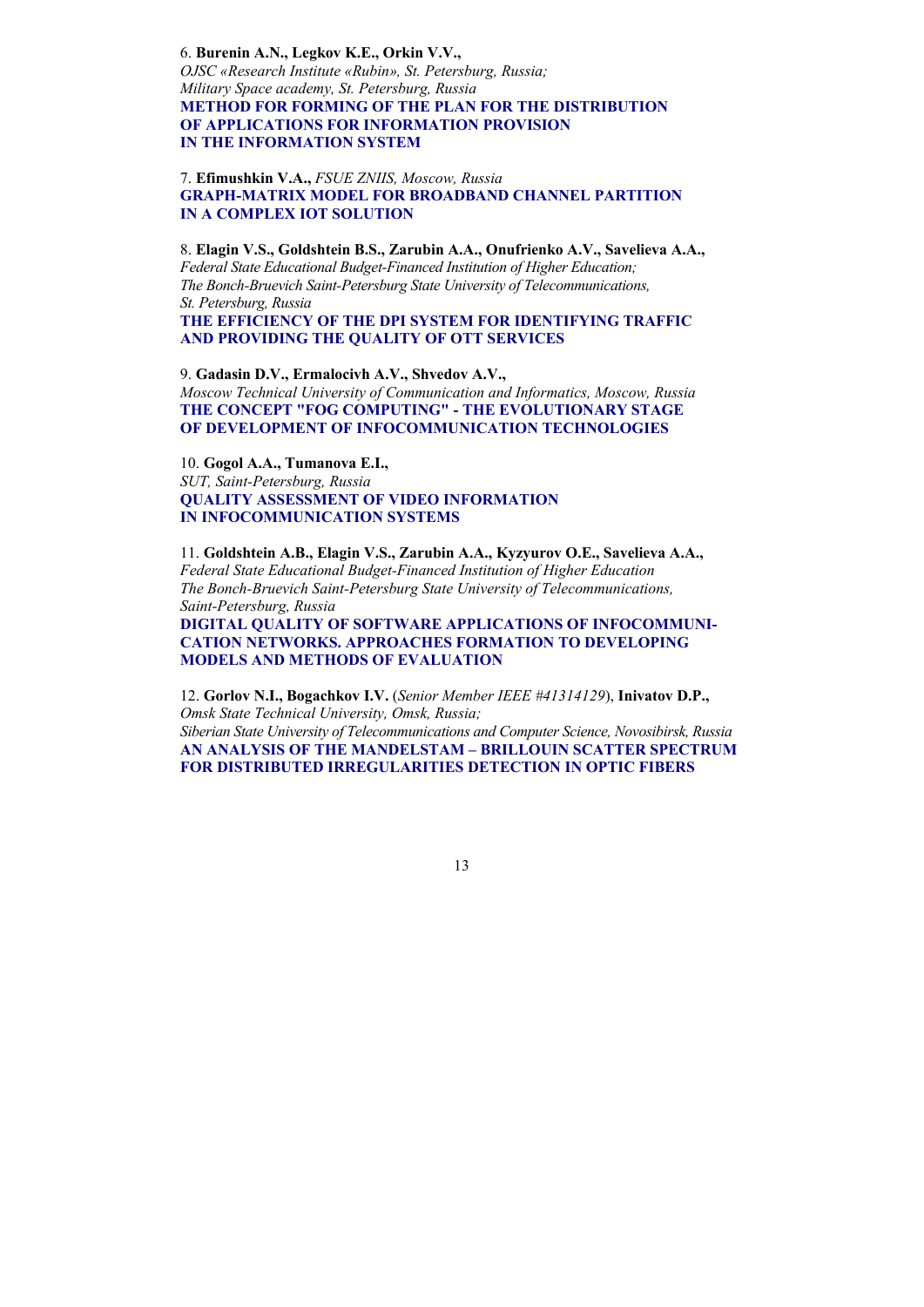13. **Grunichev Y.A., Kozinets A.V., Vorontsov Y.A. ,** 

*Moscow Technical University of Communication and Informatics , Moscow, Russia*  **ANALYSIS OF THE TIME OF HIERARCHICAL DISTRIBUTED SEARCH FOR SUBSCRIBERS IN NEXT-GENERATION MOBILE COMMUNICATION NETWORKS** 

14. **Insarov A.Y., Faizullin R.R., Yaushev S.T., Lerner I.M.,**  *Tupolev Kazan National Research Technical University, Kazan, Russia*  **SIMULATION OF EFFECTIVENESS OF THE CHANNEL RESOURCES EVALUATION ALGORITHM FOUNDED ON THE BASIC MODEL OF MULTISERVICE NETWORK** 

15. **Kalashnikov A.O., Mikhalevich I. F.,** *ICS RAS, Moscow, Russia*  **ABOUT THE UNIFIED SYSTEM OF CLASSIFICATION OF PROTECTION OF AUTOMATED CONTROL SYSTEMS AND INFOCOMMUNICATION SYSTEMS BY THE CRITERIA OF IMPORTANCE AND OF INFORMATION SECURITY** 

16. **Kandziouba E.V., Semenov A.B., Portnov E.L.,**  *Moscow Technical University of Communication and Informatics , Moscow, Russia* **A QUICK METHOD OF CALCULATION THE SHANNON PERFORMANCE OF TWISTED PAIR CHANNEL OF "LONG" ETHERNET** 

17. **Kozinets A.V., Grunichev Yu.A., Vorontsov Yu.A. ,** *Moscow Technical University of Communication and Informatics , Moscow, Russia*  **MOBILE NETWORKS SUBSCRIBERS SEARCH TIME ANALYSIS USING ROAMING** 

18. **Kozlov S.V., Kubankov A.N.,** *FRC CSC RAS, Moscow, Russia; Moscow Technical University of Communication and Informatics , Moscow, Russia* **WAYS OF INTEGRATING INFORMATION, CONTROLLING AND TELECOMMUNICATION SYSTEMS-BASED ON GROUND AND ON BOARD – ON A PROCESS BASIS** 

19. **Korshunov V.N., Shavrin S.S., Shishova N.A.,** *Moscow Technical University of Communication and Informatics , Moscow, Russia* **SPECTRAL EFFICIENCY OF FIBER-OPTIC DATA TRANSFER SYSTEMS: FOUR MODIFICATIONS** 

20. **Legkov K.E., Orkin V.V.,** *Military Space academy, St. Petersburg, Russia*  **MODEL OF THE CORPORATION INFORMATION SUBSYSTEM FUNCTIONING**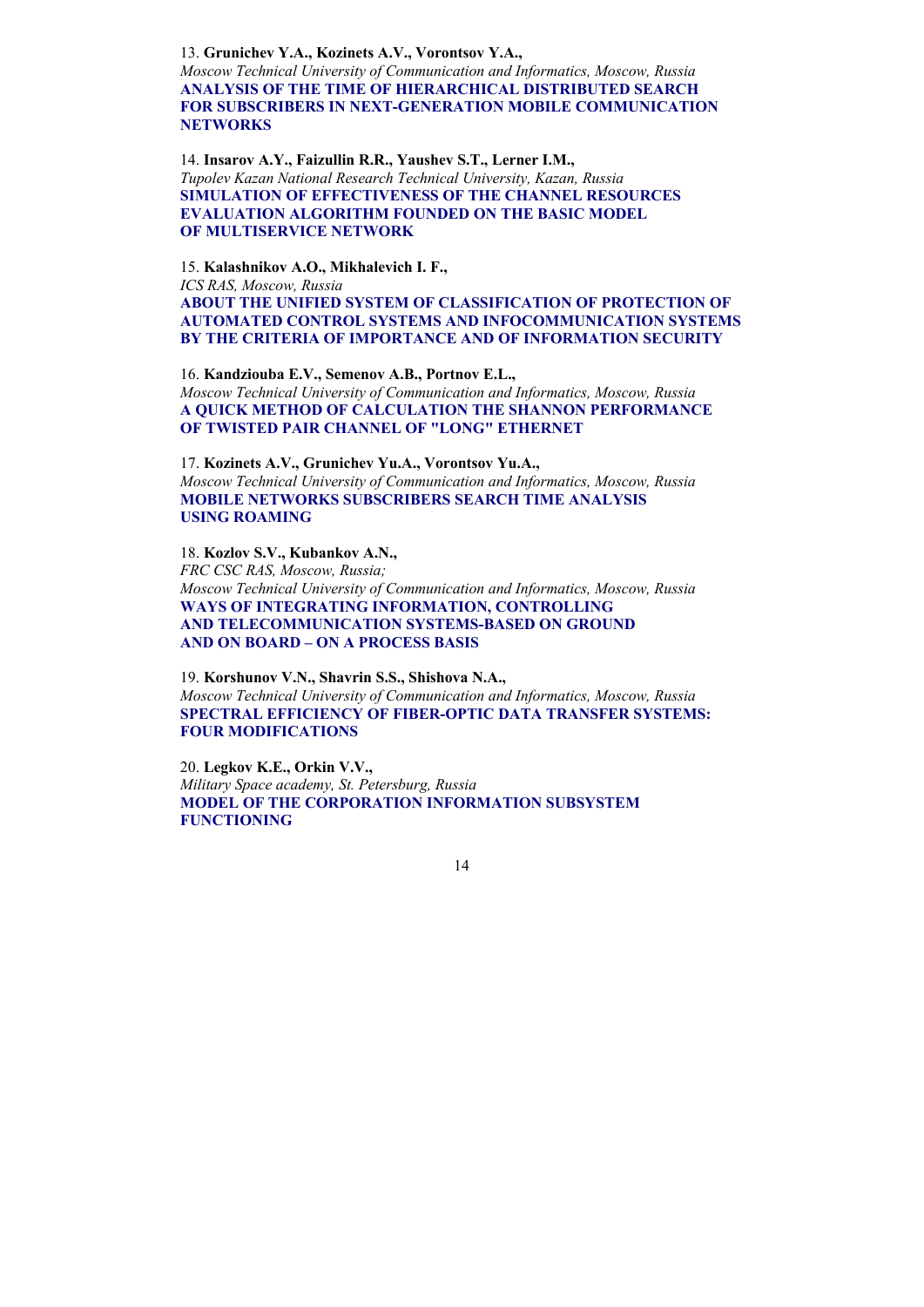#### 21. **Leokhin Yu.L., Saksonov E.A.,**

*Moscow Technical University of Communication and Informatics , Moscow, Russia* **THE CONTROL OF THE ONBOARD COMPUTER NETWORK** 

22. **Loginov S.S.** (*IEEE member #92966156*), **Afanasiev V.V.,**  *KNRTU-KAI, Kazan, Russia,*  **THE LORENZ SYSTEM'S POLY-GAUSSIAN AND QUASI-DETERMINATE SIGNALS REPRESENTATION**

#### 23. **Lokhvitskiy M.S., Shorin O.A.,**

*Moscow Technical University of Communication and Informatics , Moscow, Russia* NIRIT, Moscow, *Russia*

**REDUCTION OF THE NUMBER OF GUARD INTERVALS IN THE ORTHOGONAL FREQUENCY DIVISION MULTIPLEXING** 

24. **Lutchenko S.S., Bogachkov I.V.** (*Senior Member IEEE #41314129*), *Omsk State Technical University, Omsk, Russia*  **AN ASSESSMENT OF THE AVAILABILITY FACTOR OF FIBER-OPTIC COMMUNICATION LINES WITH CONSIDERATION OF EXTERNAL ACTIONS AND DIAGNOSIS ERRORS** 

#### 25. **Makhrov S.S., Denisova E.N.,**

*Moscow Technical University of Communication and Informatics , Moscow, Russia*, **ON-BOARD BRAIN-COMPUTER INTERFACE BASED ON THE RECOGNITION OF PATTERNS OF BRAIN ACTIVITY THROUGH A CONVOLUTIONAL NEURAL NETWORK** 

26. **Minaev V.A., Vayts E.V., Yablochnikov S.L., Kuptsov M.I., Vidov S.V.,** *Moscow State Technical University named after N. Bauman, Moscow, Russia; Moscow Technical University of Communication and Informatics , Moscow, Russia; Ryazan Radio Engineering University, Ryazan, Russia; Academy of the Federal Penal Service of Russia, Ryazan, Russia*  **MODELING OF INFORMATION IMPACTS ON ELEMENTS OF ONBOARD SYSTEMS** 

27. **Mikhaylov V.Y., Mazepa R.B.,** 

*Moscow Aviation Institute (National Research University), Moscow, Russia*  **APPLICATION OF CONVERSIONS IN GALOIS FIELDS TO SPEED UP OF GOLD SEQUENCES DELAY ACQUISITION** 

28. **Nazarov A.N., Mikhalevich I.F.,**

*Russian Academy of Sciences, Moscow, Russia; Moscow Institute of Physics and Technology State University, Moscow Region, Russia; Higher School of Economics National Research University, Moscow, Russia; V.A. Trapeznikov Institute of Control Sciences of RAS, Moscow, Russia*  **METHODOLOGY DEVELOPMENT AND IMPLEMENTATION OF PROTECTED HARDWARE AND SOFTWARE PLATFORM BASED ON THE EXISTING**